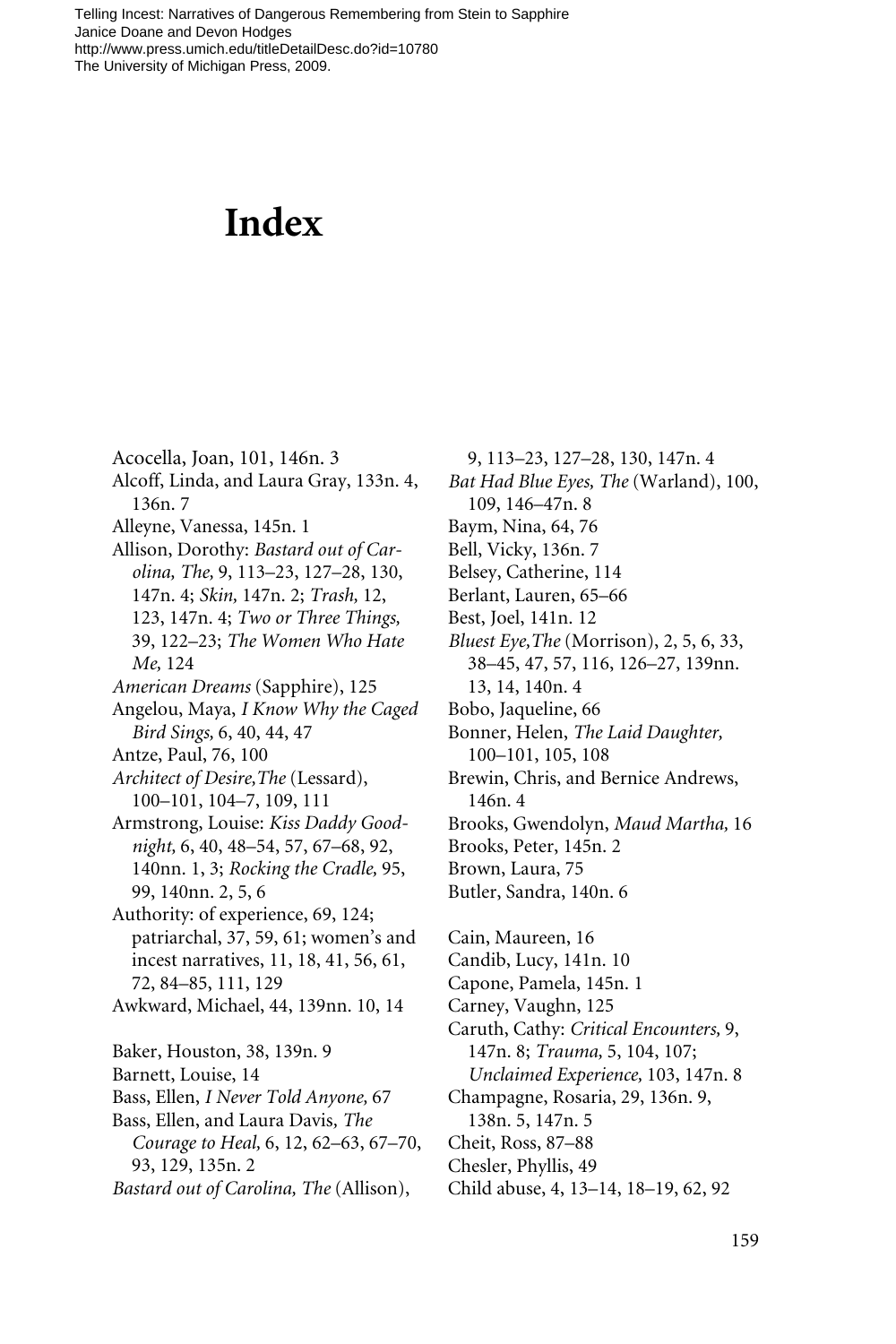> Chodorow, Nancy, *The Reproduction of Mothering,* 57–58 Christian, Barbara, 33 *Color Purple, The* (Walker), 6, 63, 65–70, 77, 113–14, 123–24, 129 *Corregidora* (Jones), 6, 47, 139n. 11 *Courage to Heal,The* (Bass and Davis), 6, 12, 62–63, 67–70, 93, 129, 135n. 2 Crews, Frederick, 3, 85–88, 103, 133n. 5, 144n. 3 *Critical Encounters* (Caruth and Esch), 9, 147n. 8 *Crucible, The* (Miller), 71, 143n. 5

- Cutting, Linda, *Memory Slips,* 100, 107, 109, 111
- Cvetkovich, Ann, 119, 122

*Dancing with Daddy* (Peterson), 100–102, 106–7

Danica, Elly, *Don't,* 100, 102, 105–7, 108

- Daughters: in Allison, 119–20, 121–23; bonds with mother, 58, 69; in Ellison, 37–38, 41, 65; in false-memory story, 7, 93, 95; in feminist story, 47–48, 50–51, 57–58; incestuous desires of, 6, 54, 58; in literary history, 71–72; in Morrison, 5, 38, 40–45; in paradigmatic incest family, 20; in Sapphire, 124–25, 127–31; seductive, 47, 57; in Smiley, 71–78; in Stein, 22–24, 28–29, 96; in survivor memoirs, 102, 105–7; in Walker, 65–66
- D'Emilio, John, and Estelle Freedman, 21–22, 137n. 14
- Denial, 8, 108
- Dickerson, Vanessa, 139n. 13
- Dissociation, 8, 55, 57, 79, 104, 128
- Doane, Janice, and Devon Hodges,
- *From Klein to Kristeva,* 143n. 4
- *Don't* (Danica), 100, 102, 105–7, 108
- duCille, Ann, 32, 38
- Dworkin, Andrea, 142n. 14

Ebert, Teresa, 69 Ehrenreich, Barbara, 101 Ellison, Ralph, 33, 44, 138n. 4; *Invisible Man,* 5, 33–38, 40, 65, 95, 113, 126 Erdelyi, Michael, 88, 144n. 3

- Esch, Deborah, 9, 147n. 8
- Evans, Wendy, and David Maines, 14, 137n. 11

False memories, 3, 7; in false-memory stories, 2, 6, 79–97; role of therapists in creating, 2, 6–7, 11, 17–18, 52, 60, 81–84, 86–87, 92, 94, 100

False memory movement, 1, 12, 23, 85; False Memory Syndrome in, 7, 12, 82; witch hunt rhetoric in, 12, 97, 143n. 5

False Memory Syndrome Foundation, 7, 12, 79, 94–95

Family: on farm, 73–74; in Faulkner, 147n. 3; gender relations in, 48, 50–51, 56, 115; as haven, 61, 104; incest, 20, 56–57; in Moynihan report, 96, 138n. 1; patriarchal, 31–32, 47, 55–56; values, 41, 55, 75; violence in, 61, 75, 116–18, 120

- Fantasy, 2, 8, 10, 11, 68, 70, 83, 104, 119–20, 134n. 9
- *Father-Daughter Incest* (Herman), 6, 19, 47–49, 55–58, 63, 141nn. 8, 9
- Fathers: in Allison, 117–21; in Ellison, 5, 35–38, 40, 65, 95; in false memory story, 95–96; in feminist story, 48–49, 51, 56–59; incestuous desires of, 36–37, 56–57; in Morrison, 41, 43; in Sapphire, 124–30; in Smiley, 71–78; in Stein, 22–24, 28–29; in survivor memoir, 102, 104–5, 110; as victims, 23–24, 96; in Walker, 65, 127
- Felman, Shoshana, and Dori Laub, 147n. 8

Feminism: and "difference," 58, 60, 69, 116–17; and false memory movement, 88, 92, 94, 97; feminists, 4, 21, 29, 32, 54–55, 67, 69, 75, 84, 123, 136n. 7; and feminist story, 6, 47–62, 115, 117–18; and literary history, 64, 71, 143n. 2; models of beset woman-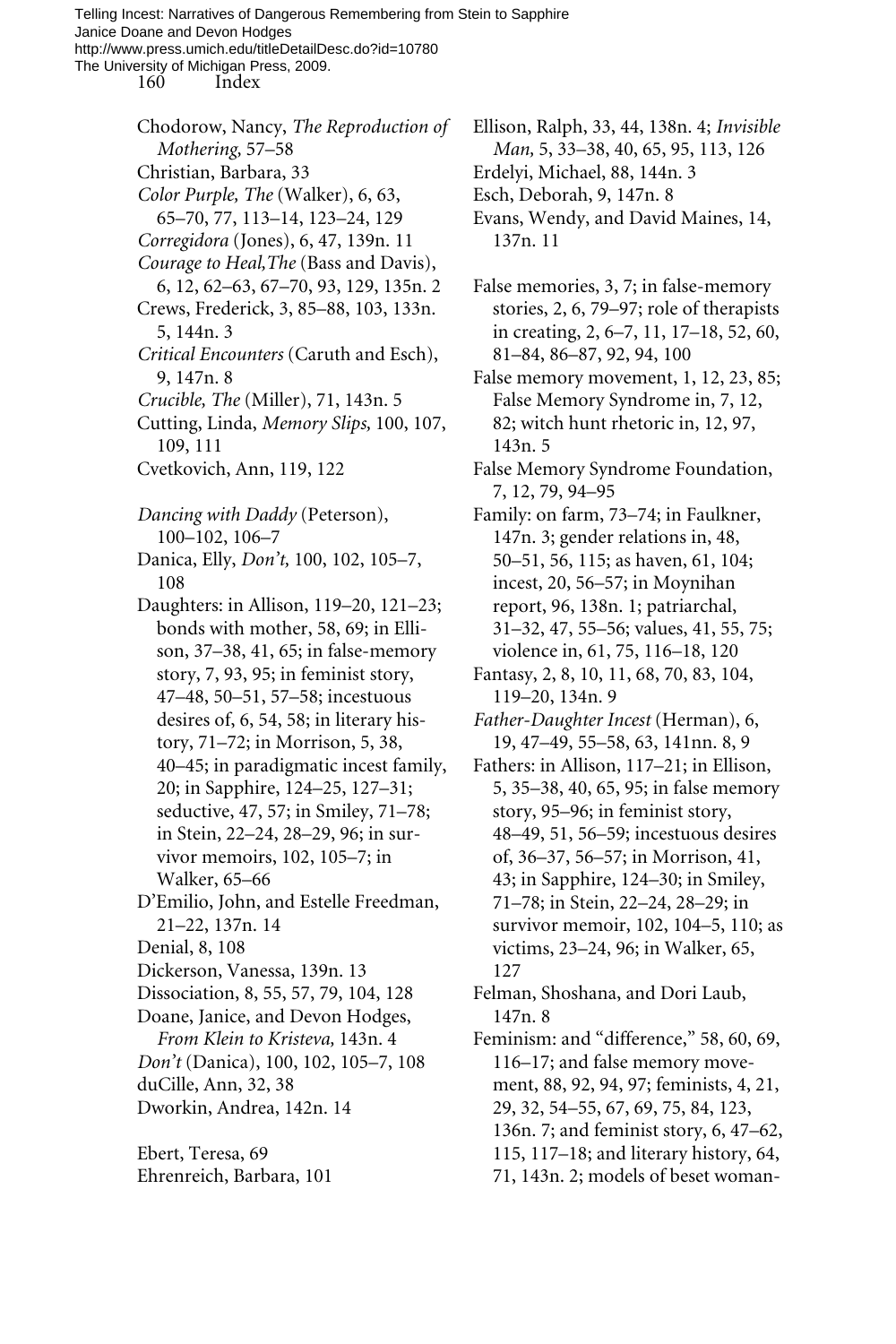*Index* 161

hood, 6–7, 64, 71, 73, 108; and realism, 114; and recovery story, 67–68, 77, 89; and therapy, 56, 59–60, 75, 83–84, 86–87, 92–93, 122 *Feminism without Women* (Modleski), 141n. 7 *Feminist Psychoanalytic Psychotherapy* (Prozan), 82–83, 86 Fiedler, Leslie, 65 Fink, Deborah, 73 Finklehor, David, and Angela Browne, 137n. 12 Fogel, Robert, and Stanley Engerman, 138n. 3 Forgetting, 28, 38, 88, 91, 96, 106 Foucault, Michel, 29, 136n. 7 Fraser, Sylvia, *My Father's House,* 100–102, 106–7 Freud, Sigmund, 6, 19, 36, 58, 80, 85, 87–88, 104, 106 Freyd, Jennifer, 106, 146n. 7 Freyd, Pamela, 143n. 1 Friedan, Betty, 16 Friess, Denna, 145n. 1 *From Klein to Kristeva* (Doane and Hodges), 143n. 4 Froula, Christine, 71 Giaratto, Henry, 59, 141nn. 9, 11 Gilgun, Jane, 146n. 6 Gordon, Linda, 25, 137n. 12; *Heroes of Their Own Lives,* 19; "Incest and Resistance," 19 Guillory, John, 143n. 2 Haag, Pamela, 116 Haaken, Janice, 99–100, 140n. 3; *Pillar of Salt* 4, 17, 77, 104; "Sexual Abuse," 84, 121 Hacking, Ian: *Rewriting the Soul,* 4–5, 9, 12–19, 21, 137n. 11, 142n. 1; *The Social Construction of What?* 136n. 6 Hamilton, Mary Jane, 145n. 1 *Harmony of Illusions, The* (Young), 4–5, 9 Harris, Adrienne, 87, 144n. 6 Harrison, Kathryn, 145n. 1

Hays, Peter, 138n. 8 Heady, Ella, 145n. 1 Henke, Suzette, 147n. 8 Herman, Judith, 25, 29, 94; *Father-Daughter Incest,* 6, 19, 47–49, 55–58, 63, 141nn. 8, 9; *Trauma and Recovery,* 12, 63–64, 142n. 1 *Heroes of Their Own Lives* (Gordon), 19 Herron, Carolivia, 138n. 5 Hessinger, Rodney, 137n. 13 Howe, Sophie, 20 Huetter, Rebekah, 145n. 1 Hughes, Henry, 34–35 Iannone, Carol, 67 *I Know Why the Caged Bird Sings* (Angelou), 6, 40, 44, 47 Incest: actuality of, 2, 5, 8, 79, 104; family, 20, 56–57; father-daughter, 2, 23, 47, 53, 65; as "key" to life and work, 25, 60, 71–72, 75–76; media coverage, 1, 3–4, 8, 62, 135n. 2; perpetrators, 5, 8, 14, 33, 37, 51, 59–60, 62, 102, 104; physical evidence of, 79; as power abuse, 51, 55, 109;

prevalence of, 48, 94, 135n. 2; survivors, 7, 12, 93, 121–22; taboo, 10, 36, 51, 58

Incest narratives: African-American, 5–6, 31–45, 47, 61; and autobiography, 9, 13, 26, 65, 100, 108, 113–14, 131; canonical, 6, 63–78; in court cases, 11, 85, 133n. 1; false memory story, 2, 6, 79–97; feminist story, 2, 6, 8, 37–62, 67, 115, 117–18; and films, 131n. 4; official story, 5, 100, 103; perpetrator's story, 28, 37, 43, 104; and pornography, 53–55, 60, 120; professional discourses, 6; prohibitions against telling, 5, 14–15, 20–21, 26, 32, 35–36, 40–41, 50, 55, 57, 102, 120–21; proliferation of, 1, 3, 7–8, 94–95, 99–100; recovery story, 1–2, 6–8, 63–78, 113–14, 116, 122, 129–31; repetition in, 23, 77; role of fragments in, 28–29, 70, 104,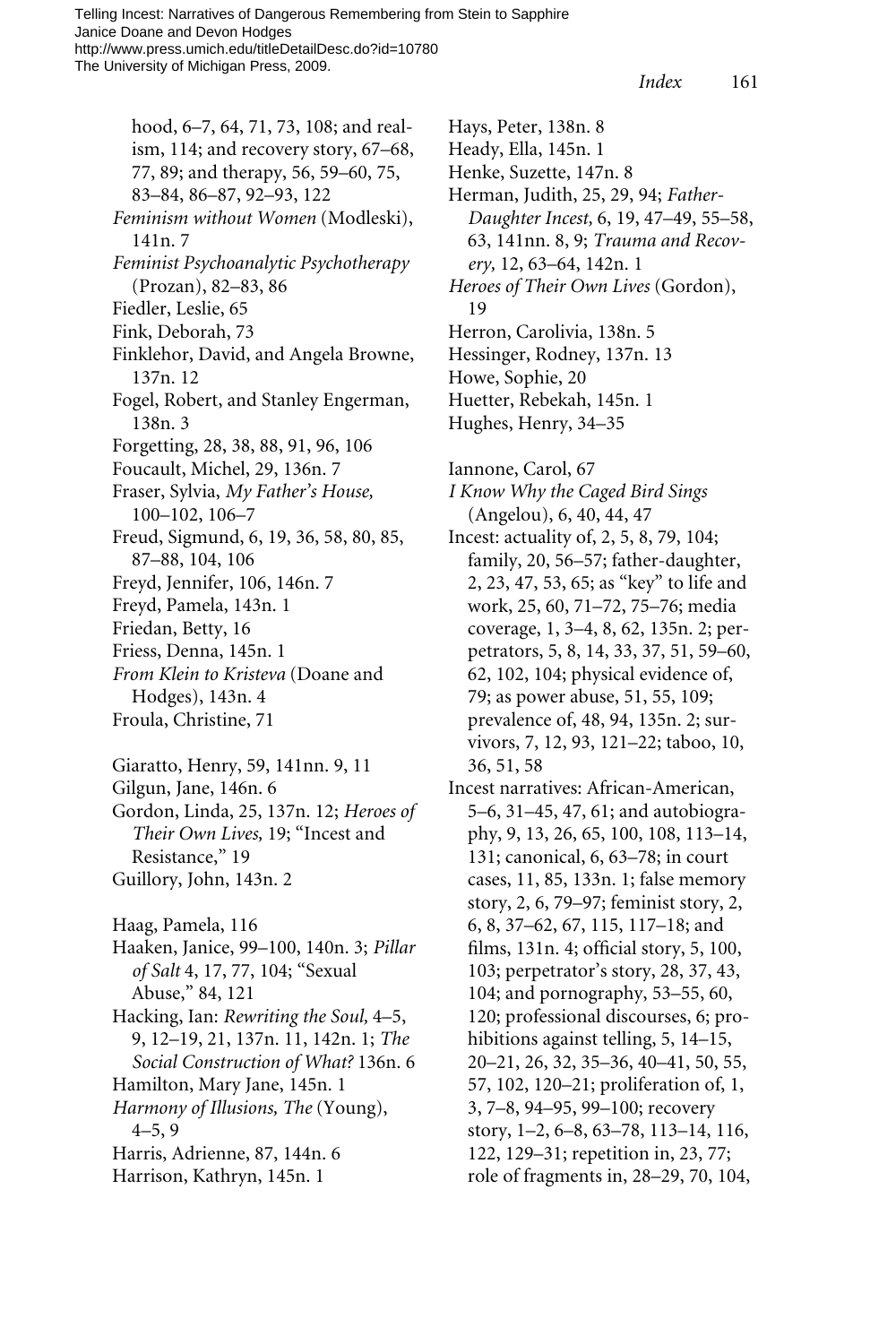162 Index

- Incest narratives (*continued*) 106–7, 109–11, 145n. 8; social class in, 5, 23, 27, 31, 47, 100–102, 105–6, 121, 128; survivor memoirs, 2–3, 8, 9, 99–112; truthfulness of, 1–4, 17, 54, 85–86, 90, 92, 106–7, 113, 144n. 8 Individualism: as American essence, 64, 127; and realism, 114–15; in Whitman, 72–73 *I Never Told Anyone* (Bass), 67 *Invisible Man* (Ellison), 5, 33–38, 40,
- 65, 95, 113, 126
- Ivy, Marilyn, 125
- Janet, Pierre, 13, 19
- Jones, Gayle, *Corregidora,* 6, 47, 139n. 11
- Kaminer, Wendy, 17
- Kaplan, Carla, 67
- Kincaid, James, 115
- *King Lear* (Shakespeare), 72, 78
- *Kiss Daddy Goodnight* (Armstrong), 6, 40, 48–54, 57, 67–68, 92, 140nn. 1, 3
- *Laid Daughter, The* (Bonner), 100–101, 105, 108
- Lambeck, Michael, and Paul Antze, 76
- Langs, Robert, *Techniques of Psychoanalytic Psychotherapy,* 82–83
- Lauter, Paul, 143n. 3
- Leonard, John, 39
- Lessard, Suzannah, *The Architect of Desire,* 100–101, 104–7, 109, 111
- Lindsay, D. S., and J. Read, 135n. 2, 144n. 2
- Lipstadt, Deborah, 135n. 1
- Lipster, Eileen Franklin, 133n. 1
- Loftus, Elizabeth, and Katherine Ketcham, 81, 83, 93; *The Myth of Repressed Memory,* 89–91, 95–96, 133n. 1, 144n. 2; *Witness for the Defense,* 89–90
- Lukács, Georg, 147n. 1
- MacCannell, Dean, and Juliet Flower MacCannell, 18
- *Making Monsters* (Ofshe and Watters), 80–85, 89

*Making of Americans, The* (Stein), 22–27, 36, 137n. 15 Males, Mike, 7, 135n. 2 Massé, Michelle, 8–9, 133n. 2 *Maud Martha* (Brooks), 16 McDowell, Deborah, 38 McKay, Nellie, 66, 143n. 3 Memory distorting properties, 7, 11, 78, 128–29; and realism, 114–15; science of, 7, 79–81, 83, 85–86, 88, 103; in trauma theory, 103–6, 129; true and false, 1–4, 54, 80–81, 84, 90, 92, 106–7; wars, 4, 12, 13, 52, 80, 84. *See also* Narrative; Psychoanalysis; Trauma *Memory Slips* (Cutting), 100, 107, 109, 111 Miller, Arthur, *The Crucible,* 71, 143n. 5 Milloy, Courtland, 67 *Mismeasure of Woman, The* (Tavris), 92–93, 140n. 3 Modelski, Tania: *Feminism without Women,* 141n. 7; *Old Wives' Tales,* 3, 57 Morrison, Toni: *The Bluest Eye,* 2, 5, 6, 33, 38–45, 47, 57, 116, 126–27, 139nn. 13, 14, 140n. 4; reception of, 39–40, 42 Mothers, 20; in Allison, 118, 120; bond with daughters, 58; in Ellison, 38; in feminist story, 49, 51; in Morrison, 41–42; in patriarchal family, 56–58; responsibility for incest, 47, 52, 140n. 2; in Sapphire, 126–27; in Stein, 24 Moynihan report, 5, 31, 96, 138n. 1

- Murray, Marilyn, 145n. 1
- *My Father's House* (Fraser), 100–102, 106–7
- Myrdal, Gunnar, 138n. 7
- *Myth of Repressed Memory, The* (Loftus and Ketcham), 89–91, 95–96, 133n. 1, 144n. 2
- Narrative: master, 10, 100; point of view, 18, 28, 33, 40–42, 72, 75–76, 84, 100, 114, 125, 127–28; truth and historical truth, 17, 80–82, 85, 89,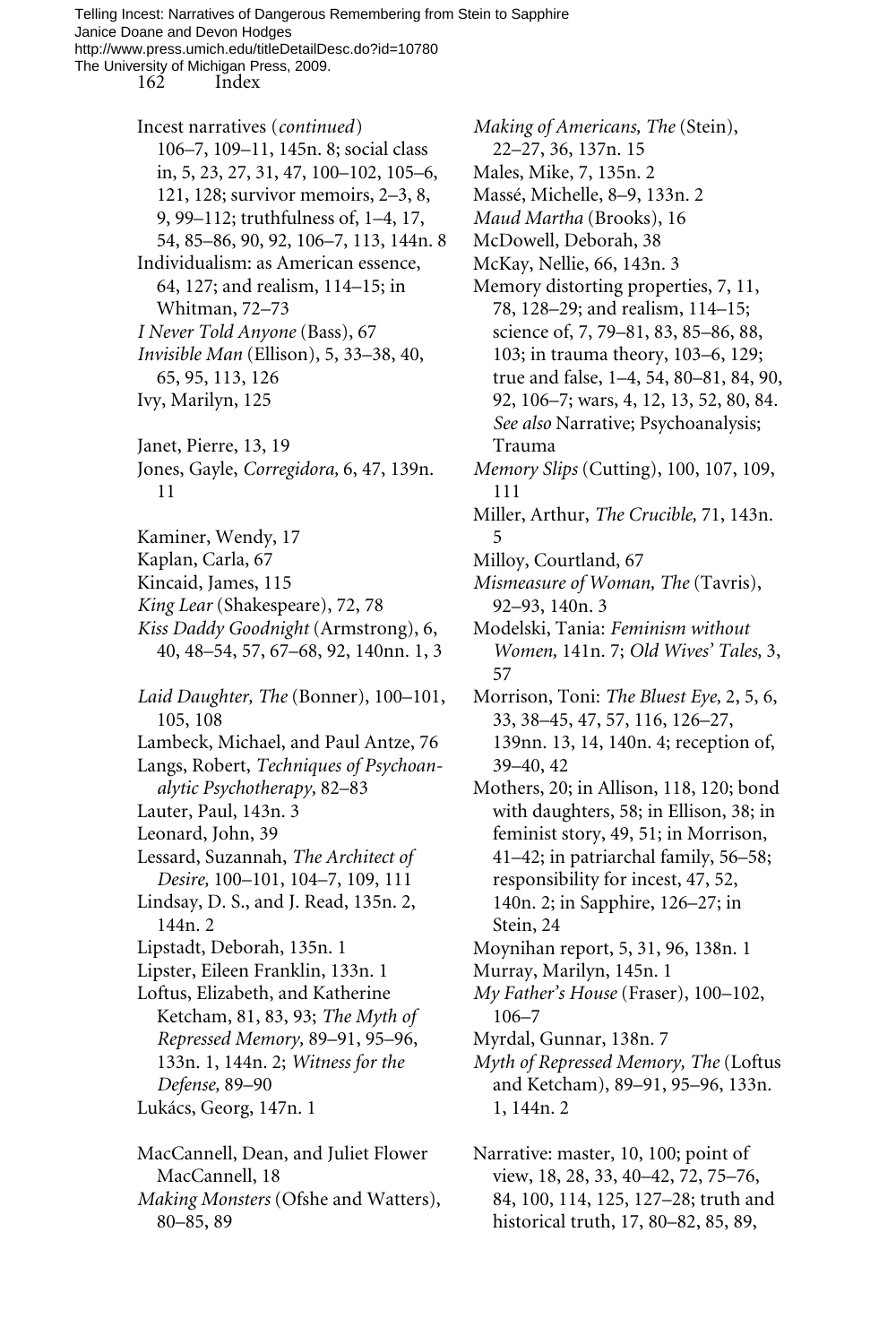91. *See also* Incest narratives; Representation *Narrative Truth and Historical Truth* (Spence), 80–83, 85, 89 Nathan, Deborah, and Michael Snedeker, 79 Naylor, Gloria, *The Women of Brewster Place,* 139n. 12 Nelson, Barbara, 141n. 13 Norton, Anne, 96 Ofshe, Richard, and Ethan Watters, *Making Monsters,* 80–85, 89 Okin, Susan, 50–51 *Old Wives' Tales* (Modelski), 3, 57 Olsen, Tillie, 50 Painter, Nell, 21 Patriarchy: as cause of incest, 47–49, 55; feminist critique of, 55, 69, 130; and myths about incest, 6. *See also* Authority; Family; Fathers Pendergrast, Mark, 9, 77, 143n. 6 Peters, Cherie Ann, 145n. 1 Peterson, Betty, *Dancing with Daddy,* 100–102, 106–7 *Pillar of Salt* (Haaken)*,* 4, 17, 77, 104 Pinzer, Maimie, 5, 20 Plummer, Ken, 28 Proust, Marcel, 80 Prozan, Charlotte Krause, *Feminist Psychoanalytic Psychotherapy,* 82–83, 86 Psychic mechanisms, 8; denial, 8, 108; dissociation, 8, 57, 75, 104, 128; penis envy, 82, 86; projection, 2; repetition 8, 110–11; repression, 8, 13, 57, 79, 88, 91, 103–4, 106; *See also* Fantasy

Psychoanalysis, 8, 37, 103; and feminism, 58–59, 75, 87, 92–93; narrative and historical truth in, 80–81, 82, 84, 89; therapy as source of incest stories, 2, 6–7, 11, 17–18, 52, 58, 79, 81–84, 86–87, 92, 94, 100. *See also* Freud, Sigmund

*Push* (Sapphire), 9, 113–14, 124–31, 144n. 7

Rapping, Elayne, 142n. 15 Recovered Memory Movement, 1; Holocaust metaphors in, 12; idiom of self-help in, 67–70 Recovery, 6, 63, 66, 134n. 7; and recovery story, 1, 6, 7, 8, 63–78, 113, 116, 122; and writing, 63–65, 68, 70–71, 77, 111, 124, 128. *See also* Incest narratives Representation: of blackness, 32; conventions of realism, 108, 111, 113–14, 124, 131, 147n. 1; naming and reality, 4–5, 9, 13, 16; poetry, 124–25, 129–30; and postmodernism, 48, 82; semantic contagion, 13–14, 135n. 3; of trauma, 103 Repression, 8, 13, 57, 59, 79, 88, 99, 103–4, 106 *Reproduction of Mothering, The* (Chodorow), 57–58 *Rewriting the Soul* (Hacking), 4–5, 9, 12–19, 21, 137n. 11, 142n. 1 Robinson, Lillian, 143n. 3 *Rocking the Cradle* (Armstrong), 95, 99, 140nn. 2, 5, 6 Roiphe, Katie, 44–45 Rosen, Ruth, 20 Rush, Florence, 50, 55, 140n. 6 Russell, Diana, 67, 133–34n. 6, 145n. 3

Sanday, Peggy, 53 Sapphire, *American Dreams,* 125; *Push,* 9, 113–14, 124–31, 144n. 7 Schacter, Daniel, 144n. 2 Schave, Barbara, 145n. 1 Scheper-Hughes, Nancy, and Howard P. Stein, 62 Sedlack, Andrea, and Diana Broadhurst, 146n. 3 Sexual harassment, 4, 14–16 Sexuality, 34, 44, 66, 72, 113; children's, 54, 115–16; lesbian, 66, 122–23, 128, 130 Shakespeare, William, *King Lear,* 72, 78 Shengold, Leonard, 18, 134n. 9, 137n. 10 Showalter, Elaine, 11, 99, 143nn. 5, 6 Silverman, Sue William, 145n. 1 Simon, John, 67